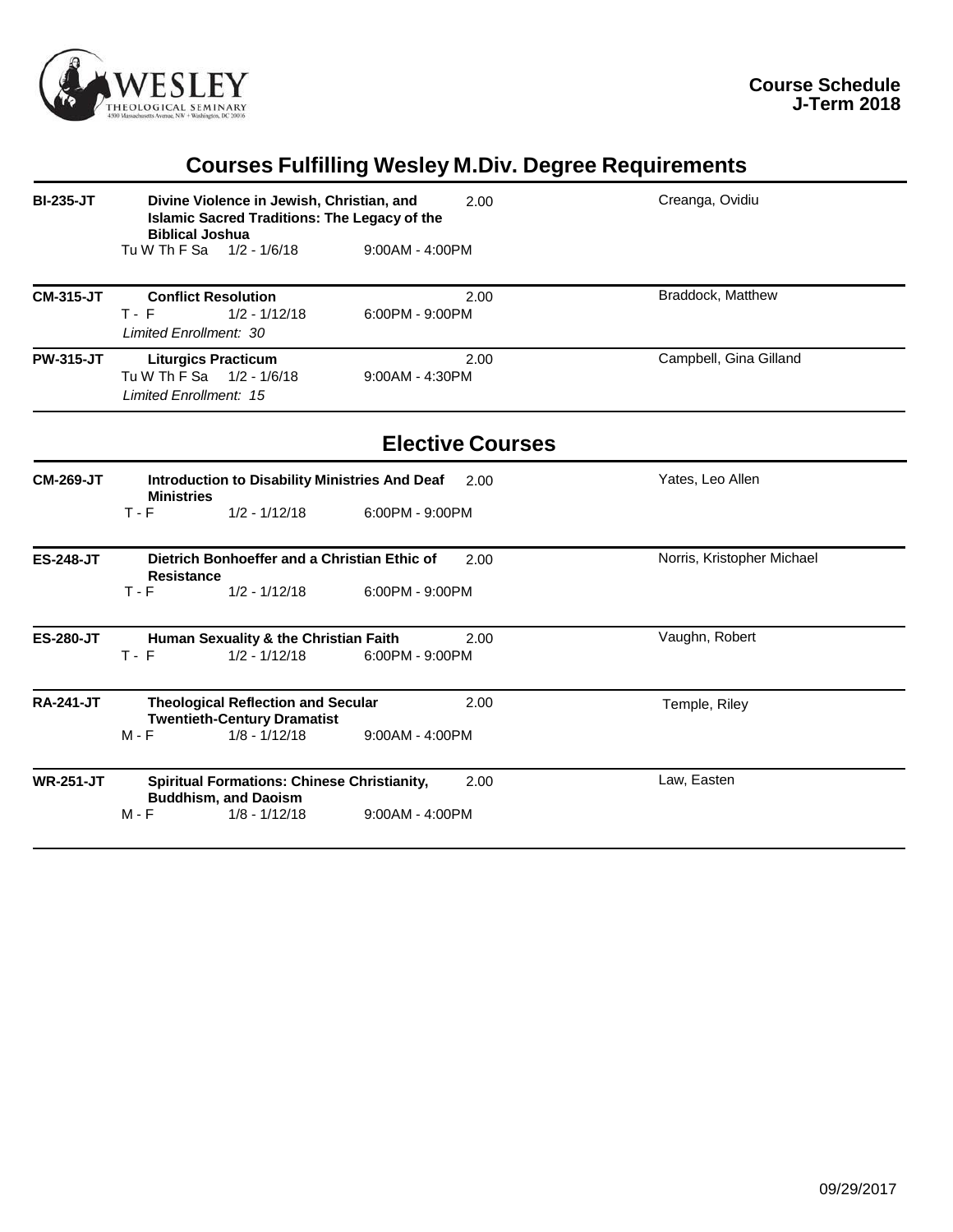

### **J-Term Policies and Procedures**

1) Registration for J-Term begins on October 16 for current and returning students via WesleyWeb. All holds must be cleared before students may register. **A maximum of four (4) credits is permitted during the J-Term.**

2) Registrations for Wesley students entering in Spring 2018 and students in the Washington Theological Consortium will begin in mid-November. Credit-seeking students from other institutions should contact Wesley Admissions at (202) 885-8659.

3) Book lists and any pre-course assignments will be posted on the Wesley J-Term website [\(www.wesleyseminary.edu/JTerm\)](http://www.wesleyseminary.edu/JTerm)) after October 19. It is the student's responsibility to check the website for pre-class reading and writing assignments.

4) **DROP POLICY:** Cancellations must be completed on WesleyWeb or received in writing prior to *December 19, 2017* to receive a full refund of tuition charges. Students canceling after the registration deadline through the first day of class will be charged a

\$100 fee. Students cancelling after the first day will be charged the full tuition and payment is expected.

Non-attendance does not constitute a cancellation. Drop forms are available on the web or from the Registrar's Office.

5) Information on tuition & fees, housing and financial aid can be obtained on the J-Term website:

**https:/[/www.wesleyseminary.edu/academics/academic-calendar/j-term](http://www.wesleyseminary.edu/academics/academic-calendar/j-term)**

The spring 2018 schedule continues on the next page.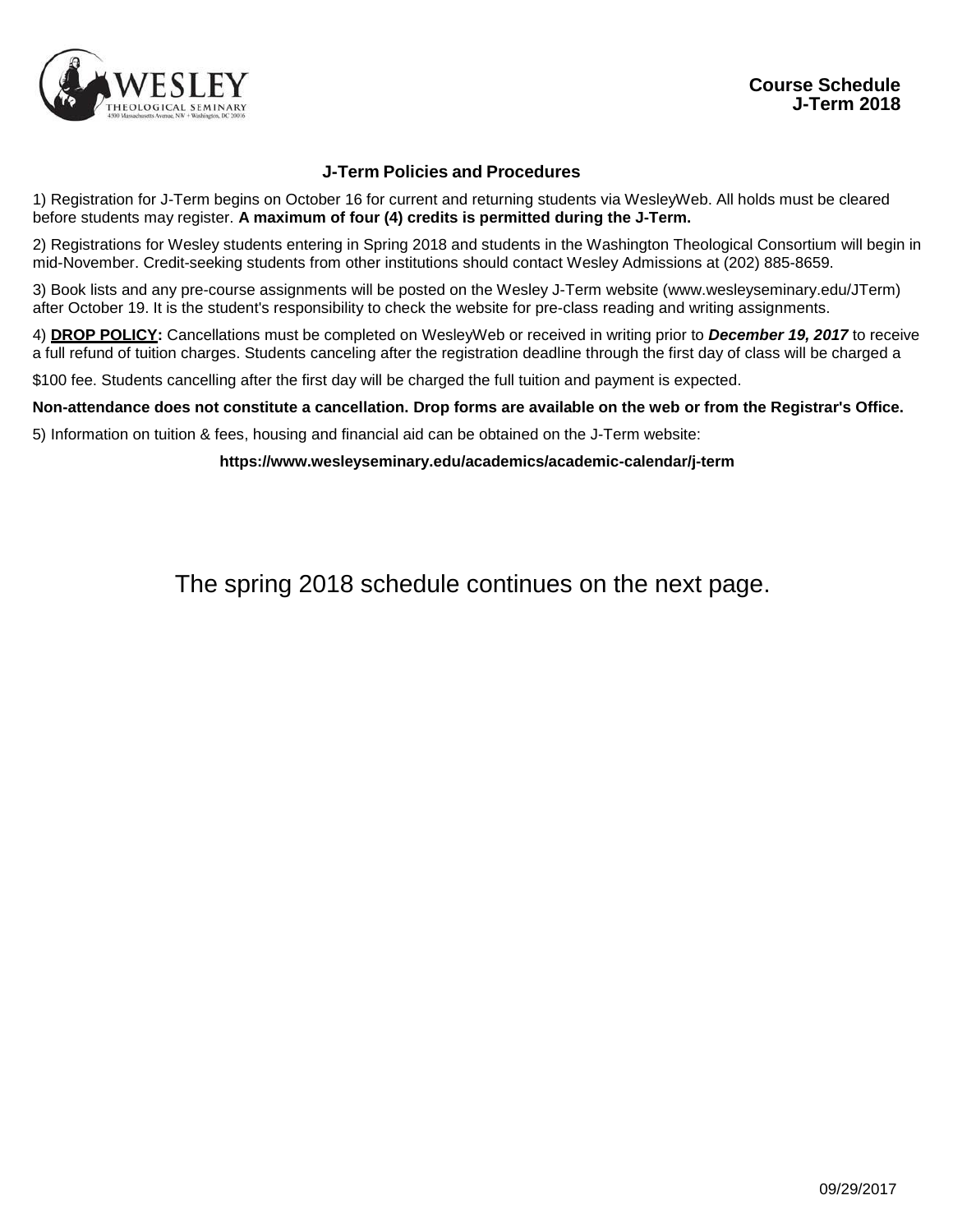## Course Schedule Spring 2018

|                                                                                                                 | <b>MONDAY</b>                                                                                                                                                                                                                | <b>TUESDAY</b>                                                                                                                                                                                                                                                                                                                                        | WEDNESDAY                                                                                                                                                                                                                                                                                                                                                                                              | <b>THURSDAY</b>                                                                                                                                                                                                                                                                                                      | <b>FRIDAY</b>                                                                                                                                                                                                                    |
|-----------------------------------------------------------------------------------------------------------------|------------------------------------------------------------------------------------------------------------------------------------------------------------------------------------------------------------------------------|-------------------------------------------------------------------------------------------------------------------------------------------------------------------------------------------------------------------------------------------------------------------------------------------------------------------------------------------------------|--------------------------------------------------------------------------------------------------------------------------------------------------------------------------------------------------------------------------------------------------------------------------------------------------------------------------------------------------------------------------------------------------------|----------------------------------------------------------------------------------------------------------------------------------------------------------------------------------------------------------------------------------------------------------------------------------------------------------------------|----------------------------------------------------------------------------------------------------------------------------------------------------------------------------------------------------------------------------------|
| 10:00 am<br>ES-491-0                                                                                            | $4:00$ pm<br><b>NCSS Interaction-Reflectn Sem</b><br><b>Faculty Committee Meetings</b>                                                                                                                                       | 8:30 am<br>10:30 am<br>Ldrsp + Prcts of Missional Ch.<br>CM-150-0<br>$9:15$ am<br>10:30 am<br>MM-322-0<br>PMM: SPP Seminar 1-2<br>$9:30$ am<br>12:00 pm<br>RA-130-0<br>Chapel Choir<br>CHAPEL 11:00 am-12:00 pm                                                                                                                                       | $9:00$ am<br>12:00 pm<br>BI-262-0<br>New Testament Greek 2<br>Counseling Skills for Past Min<br>PC-101-0<br>WR-248-0<br>Jewish Thought and Theology<br>10:00 am<br>12:00 pm<br>Liturg-Preach: Weddings, Funer<br>PW-305-0<br>RA-129-0<br>Creative Process Spirit. Pract                                                                                                                                | $9:00$ am<br>12:00 pm<br><b>Exploring Sexual Issues Minstr</b><br>ES-234-0<br>PW-342-0<br>Christian Year in Preaching-Wo<br>10:00 am<br>12:00 pm<br>Scripture in Literature<br><b>RA-144-HB</b><br><b>RA-295-C</b><br>Arts Practicum: Collage                                                                        |                                                                                                                                                                                                                                  |
| $1:30$ pm<br>CM-109-0<br>$1:30$ pm<br>BI-102-A<br>CF-133-0<br>CH-246-0<br>CM-256-0<br>ST-306-A                  | 3:30 pm<br>Communication Skills for Ldrsp<br>4:30 pm<br>Introduction to Hebrew Bible 2<br>Teaching + Learning in Ch Ed<br>Suffering, Meaning + Spiritual<br>Polity-History of UU Church<br><b>Systematic Theology 2</b>      | 3:30 pm<br>1:30 pm<br>RA-133-0<br><b>Greatest Hits of Sacred Music</b><br><b>RA-295-A</b><br>Arts Practicum: Drawing<br>ST-464-0<br>United Methodist Doctrine<br>$1:30$ pm<br>4:30 pm<br>BI-401-0<br>OT Exq: Genesis<br>ES-238-0<br>Bioethics + Pastoral Care<br>PC-111-0<br>Pastoral Care + Cnslng in Cntx<br>PW-340-A<br><b>Preaching Practicum</b> | $1:30$ pm<br>3:30 pm<br>MM-312-AFT PMM: Colloquy 1-2<br>MM-314-AFT PMM: Colloquy 2-2<br>MM-324-0<br>PMM: SPP Seminar 2-2<br>$2:00$ pm<br>$4:00$ pm<br>Spiritual Frmtn for Ministry 2<br>MM-102-A                                                                                                                                                                                                       | 3:30 pm<br>$1:30$ pm<br>RA-295-B<br>Arts Pract: Arts Apprentice.<br>$1:30$ pm<br>$4:30$ pm<br>CM-230-0<br>Foundations of Urban Minstry<br>ES-303-0<br>Sources Christn Moral Insight<br>PW-369-0<br>Preaching + God's Tran Justice<br><b>COMMUNITY ENGAGEMENT HOUR</b><br>4:30 pm-5:30 pm                             | $9:00$ pm<br>$6:00$ pm<br>CF-130-HB<br>Spiritual Formation-Parish                                                                                                                                                                |
| $6:30$ pm<br>PW-102-0<br><b>RA-153-HB</b><br>RA-188-0<br>6:30 pm<br>BI-172-0<br>ST-245-0<br>7:00 pm<br>ES-249-0 | 8:30 pm<br>Focus Seminar: Sacraments UMC<br>Art for God's Sake<br>Tools for Drama in Ministry<br>$9:30$ pm<br>Intro New Testament: Epistles<br>Baldwin As Scl Critic + Thelgn<br>$9:00$ pm<br>Ethical Dilemmas Everyday Life | $6:30$ pm<br>$8:30$ pm<br><b>BI-102-HB</b><br>Introduction to Hebrew Bible 2<br>CM-116-0<br>Leadership in Af Am Churches<br><b>PW-125-HB</b><br>Foundations of Preaching<br>$6:30$ pm<br>$9:30$ pm<br>Foundtns Christn Spiritualty<br>CF-201-0<br>ST-290-0<br>Paradigm + Pract Public Theo                                                            | $6:30$ pm<br>8:30 pm<br>RA-198-0<br><b>Embodied Prayer</b><br>7:00 pm<br>$9:00$ pm<br>CM-279-0<br>Missional Fellows Seminar 3-2<br>CM-288-0<br>Urban Fellows Seminar 3-2<br>CM-406-0<br>Comm. Engmnt Fellows Sem 1-2<br>CM-408-0<br>Comm. Engmnt Fellows Sem 2-2<br>7:15 pm<br>$9:15$ pm<br>MM-102-B<br>Spiritual Frmtn for Ministry 2<br>MM-312-EVE PMM: Colloguy 1-2<br>MM-314-EVE PMM: Colloguy 2-2 | $6:30$ pm<br>$8:30$ pm<br>RA-173-0<br>Performing Scripture<br>6:30 pm<br>$9:30$ pm<br>BI-443-0<br>Nt Exegesis: Luke-Acts<br>CH-102-0<br>Church Hist: Reformatn-Present<br>ES-302-0<br><b>Ethical Dimensions of Ministry</b><br>ST-306-B<br><b>Systematic Theology 2</b><br>WR-207C-0<br>Religion + Violent Extremism | <b>SATURDAY</b><br>$9:00$ am<br>$1:30$ pm<br>Spiritual Formation-Parish<br>CF-130-HB<br>$9:00$ am<br>$3:00$ pm<br>PW-340-HB<br><b>Preaching Practicum</b><br>$9:00$ am<br>$4:30$ pm<br>WR-201-0<br>World Rel As Resource for Min |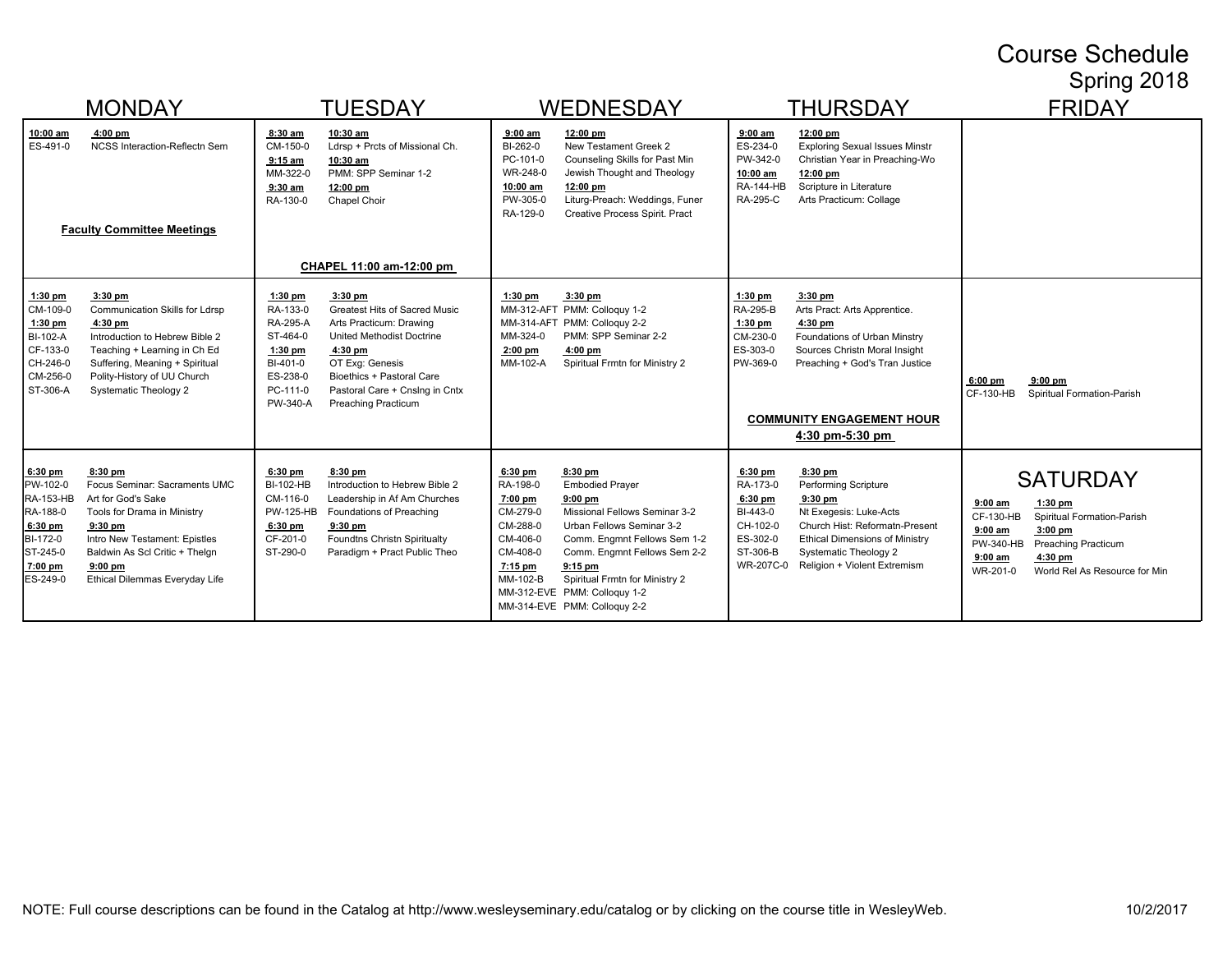#### **Online/Hybrid Courses**

| BI-102-HB        | Introduction to Hebrew Bible 2      |
|------------------|-------------------------------------|
| BI-172-OL        | Intro New Testament: Epistles       |
| CF-130-HB        | Spiritual Formation-Parish          |
| CH-102-OL        | Church Hist: Reformatn-Present      |
| CM-135-OL        | Personal Finance for Rel. Prof      |
| CM-139-OL        | Beginning Min in New Setting        |
| $CM-270-OI$      | Praxis of Missional Evangelism      |
| NC-114-OL        | <b>Academic Writing Seminarians</b> |
| PC-403-OL        | Couples and Family Counseling       |
| <b>PW-125-HB</b> | Foundations of Preaching            |
| PW-340-HB        | <b>Preaching Practicum</b>          |
| RA-144-HR        | Scripture in Literature             |
| RA-153-HB        | Art for God's Sake                  |
| ST-215-OL        | Faces of Jesus World Xtianity       |
|                  |                                     |

*Note: Hybrid courses are comprised of both in-person class sessions and online work via Blackboard. See schedule detail for first session meeting time, date, and location.*

### MONDAY TUESDAY WEDNESDAY THURSDAY FRIDAY

#### **Courses Held @ Wesley Downtown or Off-Campus**

CM-279-0 Missional Fellows Seminar 3-2 Wesley Downtown CM-288-0 Urban Fellows Seminar 3-2 Wesley Downtown CM-406-0 Comm. Engmnt Fellows Sem 1-2 Wesley Downtown CM-408-0 Comm. Engmnt Fellows Sem 2-2 Wesley Downtown



#### Courses Meeting Foundational Requirements

Courses which meet foundational requirements for the M.Div. (both the 2015 and pre-2015 curriculum) and M.T.S. degrees are noted for each course in the following pages.

#### Limited Enrollment Courses

Pre-registration for Limited Enrollment courses begins on October 16 and ends at midnight on October 28. See Registration Instructions on WesleyWeb for details.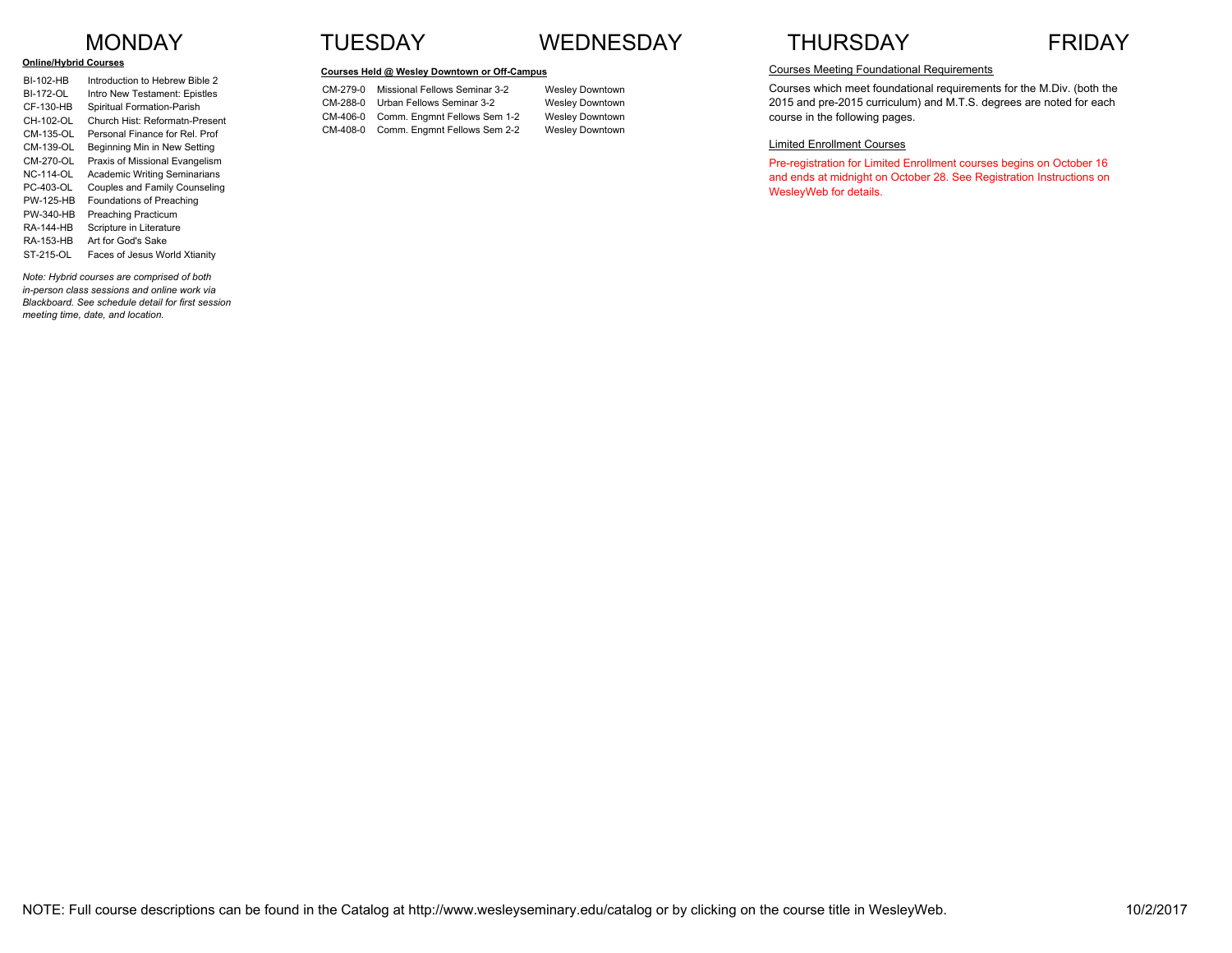

# **Biblical Interpretation**

| <b>BI-102-A</b>  | <b>Introduction to Hebrew Bible 2</b>                                                                                                                                                                                                  | 3.00                 | Jones, Amy Beth W.                                                                                                           |
|------------------|----------------------------------------------------------------------------------------------------------------------------------------------------------------------------------------------------------------------------------------|----------------------|------------------------------------------------------------------------------------------------------------------------------|
|                  | 1:30PM - 4:30PM<br>м                                                                                                                                                                                                                   | Kresge KG-01         |                                                                                                                              |
| <b>BI-102-HB</b> | <b>Introduction to Hebrew Bible 2</b>                                                                                                                                                                                                  | 3.00                 | <b>Hybrid</b><br>Birch, Bruce C.                                                                                             |
|                  | 6:30PM - 8:30PM<br>Tu<br>component.                                                                                                                                                                                                    | Kresge KG-01         | Jones, Amy Beth W.<br>Bruce Birch will be teaching the classroom sessions and Amy Jones will be teaching the online exegesis |
| <b>BI-172-0</b>  | <b>Introduction to New Testament: Epistles</b>                                                                                                                                                                                         | 3.00                 | Works, Carla                                                                                                                 |
|                  | M<br>6:30PM - 9:30PM                                                                                                                                                                                                                   | Kresge KG-01         |                                                                                                                              |
| <b>BI-172-OL</b> | <b>Introduction to New Testament: Epistles</b><br><b>Limited Enrollment: 40</b>                                                                                                                                                        | 3.00                 | Online<br>Smith, Shively T.J.                                                                                                |
| <b>BI-262-0</b>  | <b>New Testament Greek 2</b><br>9:00AM - 12:00PM<br>W<br>Prereq: BI-261                                                                                                                                                                | 3.00                 | Wilson, Carol Bakker                                                                                                         |
| <b>BI-401-0</b>  | <b>Old Testament Exegesis: Genesis</b><br>1:30PM - 4:30PM<br>Tu<br>Prereq: Introduction to Hebrew Bible<br><b>Limited Enrollment: 20</b>                                                                                               | 3.00                 | Wilson, Carol Bakker                                                                                                         |
| <b>BI-443-0</b>  | <b>New Testament Exegesis: Luke/Acts</b>                                                                                                                                                                                               | 3.00                 | Smith, Shively T.J.                                                                                                          |
|                  | 6:30PM - 9:30PM<br>Th<br>Prereq: Introduction to New Testament: Gospels and Epistles<br><b>Limited Enrollment: 20</b>                                                                                                                  |                      |                                                                                                                              |
|                  | <b>Christian Teaching &amp; Formation</b>                                                                                                                                                                                              |                      |                                                                                                                              |
| <b>CF-130-HB</b> | <b>Spiritual Formation in the Parish</b><br>6:00PM - 9:00PM<br>F<br>9:00AM - 1:30PM<br>Sa<br>This course will meet in person on the following dates Feb 2-3, Mar 2-3, Apr. 6-7. Fulfills Christian<br>Education requirement for M.Div. | 3.00                 | <b>Hybrid</b><br>Strukova, Jana                                                                                              |
| CF-133-0         | <b>Teaching and Learning in Christian Education</b>                                                                                                                                                                                    | 3.00                 | Peck-McClain, Emily                                                                                                          |
|                  | 1:30PM - 4:30PM<br>M                                                                                                                                                                                                                   |                      |                                                                                                                              |
| CF-201-0         | <b>Foundations of Christian Spirituality</b>                                                                                                                                                                                           | 3.00                 | Thomas, Arthur D.                                                                                                            |
|                  | Tu<br>6:30PM - 9:30PM                                                                                                                                                                                                                  |                      |                                                                                                                              |
|                  | <b>History of Christianity</b>                                                                                                                                                                                                         |                      |                                                                                                                              |
| CH-102-0         | The Church in History: Reformation To Present<br>Th<br>6:30PM - 9:30PM                                                                                                                                                                 | 3.00<br>Kresge KG-01 | Danker, Ryan                                                                                                                 |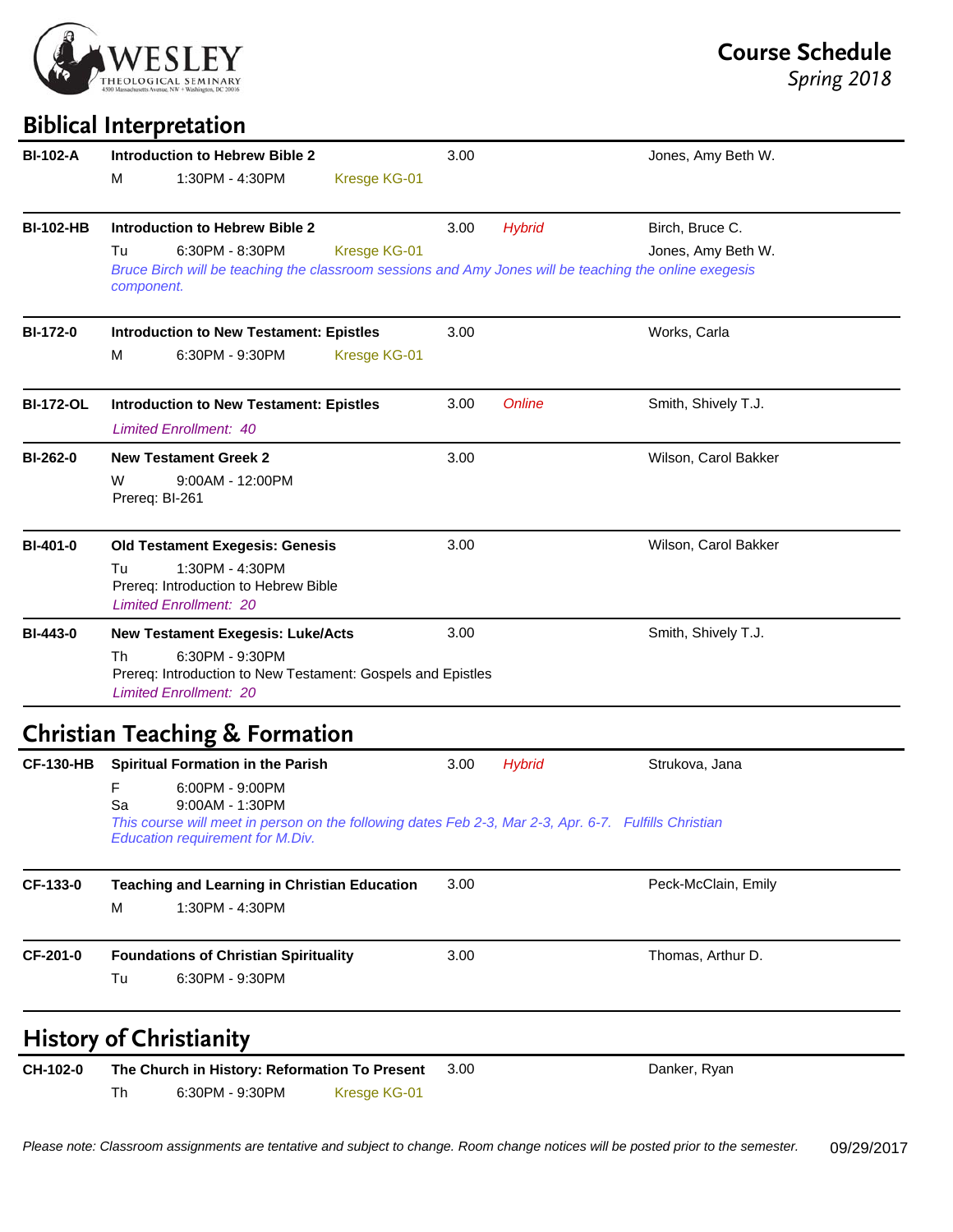

**Course Schedule**

| <b>CH-102-OL</b> | The Church in History: Reformation To Present                                                                                                                                                       | 3.00 | Online                 | Mitchell, Beverly E.               |
|------------------|-----------------------------------------------------------------------------------------------------------------------------------------------------------------------------------------------------|------|------------------------|------------------------------------|
| CH-246-0         | <b>Suffering, Meaning &amp; Spirituality</b><br>1:30PM - 4:30PM<br>М                                                                                                                                | 3.00 |                        | Estes, James Andrew                |
|                  | <b>Congregational Life &amp; Ministry</b>                                                                                                                                                           |      |                        |                                    |
| CM-109-0         | <b>Communication Skills for Leadership And</b><br>Administration<br>1:30PM - 3:30PM<br>м<br>Counts toward Transitions to Ministry/Church Admin requirement.                                         | 2.00 |                        | Hogan, Lucy Lind                   |
| CM-116-0         | Leadership in African American Churches<br>Tu<br>6:30PM - 8:30PM<br>Counts toward Transitions to Ministry/Church Admin requirement for M.Div.<br><b>Limited Enrollment: 30</b>                      | 2.00 |                        | Powe, Frederick Douglas            |
| <b>CM-135-OL</b> | <b>Personal Finances for Religious Professionals</b><br>Counts toward Transitions to Ministry/Church Admin requirement for M.Div.                                                                   | 1.00 | Online                 | Weems, Lovett H.                   |
| <b>CM-139-OL</b> | <b>Beginning Ministry in a New Setting</b><br>Counts toward the 3 credit Leadership in Ministry                                                                                                     | 2.00 | Online                 | Weems, Lovett H.                   |
| <b>CM-150-0</b>  | Leadership & Practices of the Missional Church<br>8:30AM - 10:30AM<br>Tu<br>This course counts toward meeting the Practices of Leadership for Ministry requirement for M.Div. students.             | 2.00 |                        | Marullo, Sam W.                    |
| CM-230-0         | <b>Foundations of Urban Ministry</b><br>1:30PM - 4:30PM<br>Th                                                                                                                                       | 3.00 |                        | Hunt, C. Anthony                   |
| <b>CM-256-0</b>  | Polity and History of the Unitarian Universalist<br><b>Church</b><br>1:30PM - 4:30PM<br>M                                                                                                           | 3.00 |                        | Gregg, J. Carl<br>Coeyman, Barbara |
| <b>CM-270-OL</b> | The Praxis of Missional Evangelism                                                                                                                                                                  | 2.00 | <b>Online</b>          | Lear, Heather                      |
| CM-279-0         | <b>Missional Fellows Seminar: 3/2</b><br>7:00PM - 9:00PM<br>W<br>Prereq: CM-278<br>Part I of a 2 semester course. Must take both Fall and Spring sections. Must be in Missional Fellows<br>program. | 2.00 | <b>Wesley Downtown</b> | Marullo, Sam W.<br>Miles, Veronice |
| <b>CM-288-0</b>  | <b>Urban Ministry Fellows Seminar: 3/2</b><br>7:00PM - 9:00PM<br>W<br>Prereq: CM-287                                                                                                                | 2.00 | <b>Wesley Downtown</b> | Marullo, Sam W.<br>Miles, Veronice |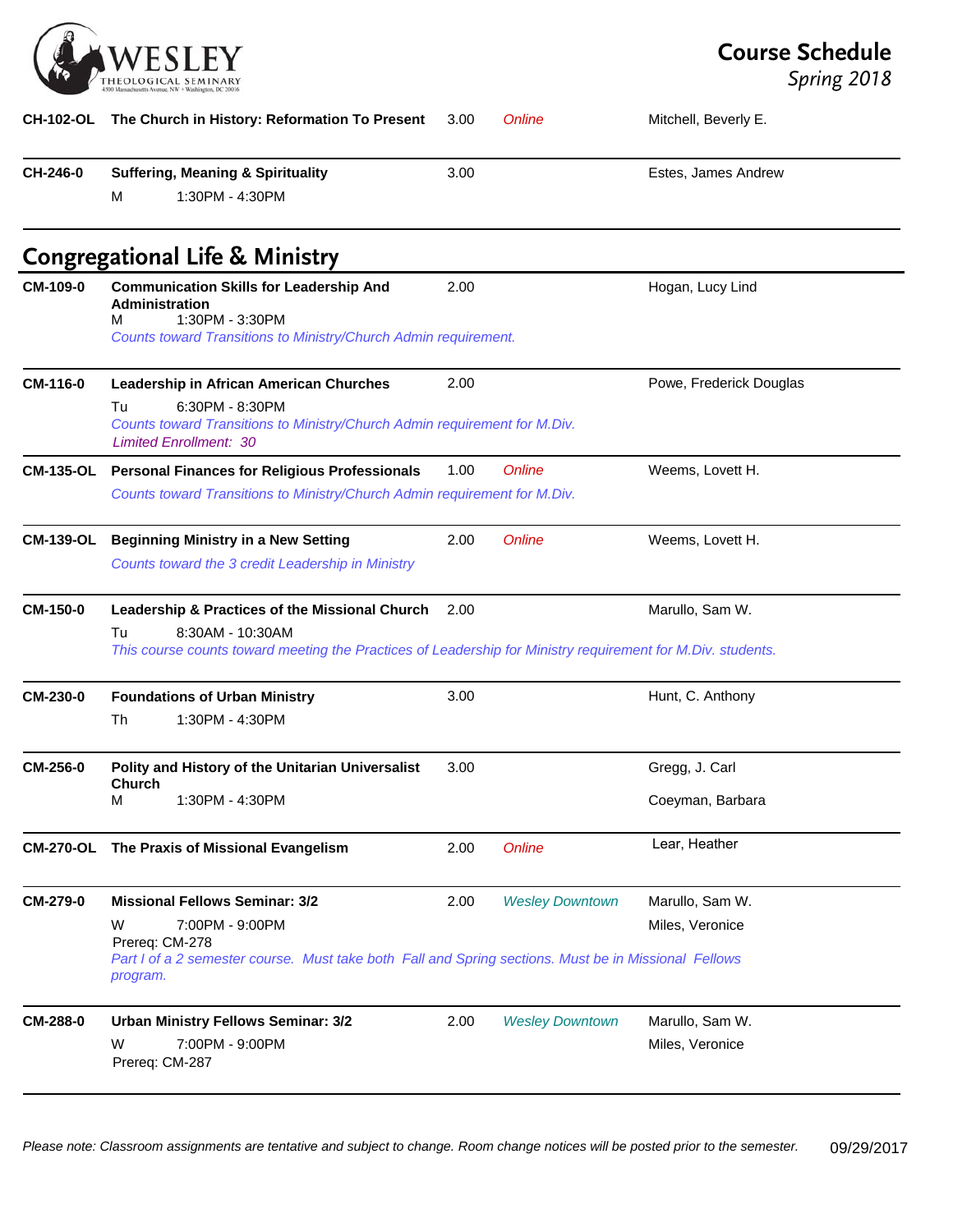

# **Course Schedule**

| CM-406-0        | <b>Community Engagement Fellows Seminar 1/2</b>                                                                                                                                                                                                                                                                                                                                                                              | 2.00 | <b>Wesley Downtown</b> | Marullo, Sam W.             |
|-----------------|------------------------------------------------------------------------------------------------------------------------------------------------------------------------------------------------------------------------------------------------------------------------------------------------------------------------------------------------------------------------------------------------------------------------------|------|------------------------|-----------------------------|
|                 | 7:00PM - 9:00PM<br>W                                                                                                                                                                                                                                                                                                                                                                                                         |      |                        | Miles, Veronice             |
| <b>CM-408-0</b> | <b>Community Engagement Fellows Seminar 2/2</b>                                                                                                                                                                                                                                                                                                                                                                              | 2.00 | <b>Wesley Downtown</b> | Marullo, Sam W.             |
|                 | W<br>7:00PM - 9:00PM                                                                                                                                                                                                                                                                                                                                                                                                         |      |                        | Miles, Veronice             |
| <b>CM-420-0</b> | <b>Project of Transformation: Urban Ministry</b>                                                                                                                                                                                                                                                                                                                                                                             | 2.00 |                        | Marullo, Sam W.             |
|                 | Prereq: CM-230                                                                                                                                                                                                                                                                                                                                                                                                               |      |                        |                             |
| <b>CM-440-0</b> | <b>Project of Transformation: Missional Church</b><br><b>Capstone</b>                                                                                                                                                                                                                                                                                                                                                        | 2.00 |                        | Marullo, Sam W.             |
|                 | Prereq: CM-205 or CM-150                                                                                                                                                                                                                                                                                                                                                                                                     |      |                        |                             |
|                 | <b>Christian Ethics/Sociology</b>                                                                                                                                                                                                                                                                                                                                                                                            |      |                        |                             |
| ES-234-0        | <b>Exploring Sexual Issues in Ministry</b>                                                                                                                                                                                                                                                                                                                                                                                   | 2.00 |                        | Hardman-Cromwell, Youtha C. |
|                 | 9:00AM - 12:00PM<br>Th<br>This course will meet on: Jan. 18 & 25, Feb 8 & 22, Mar 1, 15, 22, April 5 & 19, May 3                                                                                                                                                                                                                                                                                                             |      |                        |                             |
| ES-238-0        | <b>Bioethics and Pastoral Care</b>                                                                                                                                                                                                                                                                                                                                                                                           | 3.00 |                        | Wheeler, Sondra Ely         |
|                 | 1:30PM - 4:30PM<br>Tu<br><b>Limited Enrollment: 15</b>                                                                                                                                                                                                                                                                                                                                                                       |      |                        |                             |
| ES-249-0        | <b>Ethical Dilemmas in Everyday Life</b>                                                                                                                                                                                                                                                                                                                                                                                     | 2.00 |                        | Wheeler, Sondra Ely         |
|                 | 7:00PM - 9:00PM<br>м<br>This course will meet at Floris United Methodist Church at 13600 Frying Pan Rd, Herndon, VA 20171                                                                                                                                                                                                                                                                                                    |      |                        |                             |
|                 | ES-299-HB10 Religious Freedom Center Newseum Course                                                                                                                                                                                                                                                                                                                                                                          | 3.00 |                        |                             |
|                 | FOUNDATIONS OF RELIGOUS FREEDOM: Students wishing to take a course through the Newseum's<br>Religious Freedom Center must apply to the Newseum online at<br>http://www.religiousfreedomcenter.org/admissions/application by November 1. All Religious Freedom Center<br>courses will meet online and at the Newseum. If taking multiple classes through the Religious Freedom<br>Center, please contact the Registrar's Offi |      |                        |                             |
|                 | ES-299-HB20 Religious Freedom Center Newseum Course                                                                                                                                                                                                                                                                                                                                                                          | 3.00 |                        |                             |
|                 | RELIGIOUS LIBERTY AND CONTEMPORARY AMERICAN PUBLIC LIFE: Students wishing to take a<br>course through the Newseum's Religious Freedom Center must apply to the Newseum online at<br>http://www.religiousfreedomcenter.org/admissions/application by November 1. All Religious Freedom Center<br>courses will meet online and at the Newseum. If taking multiple classes through the Religious Freedom<br>Center, please con  |      |                        |                             |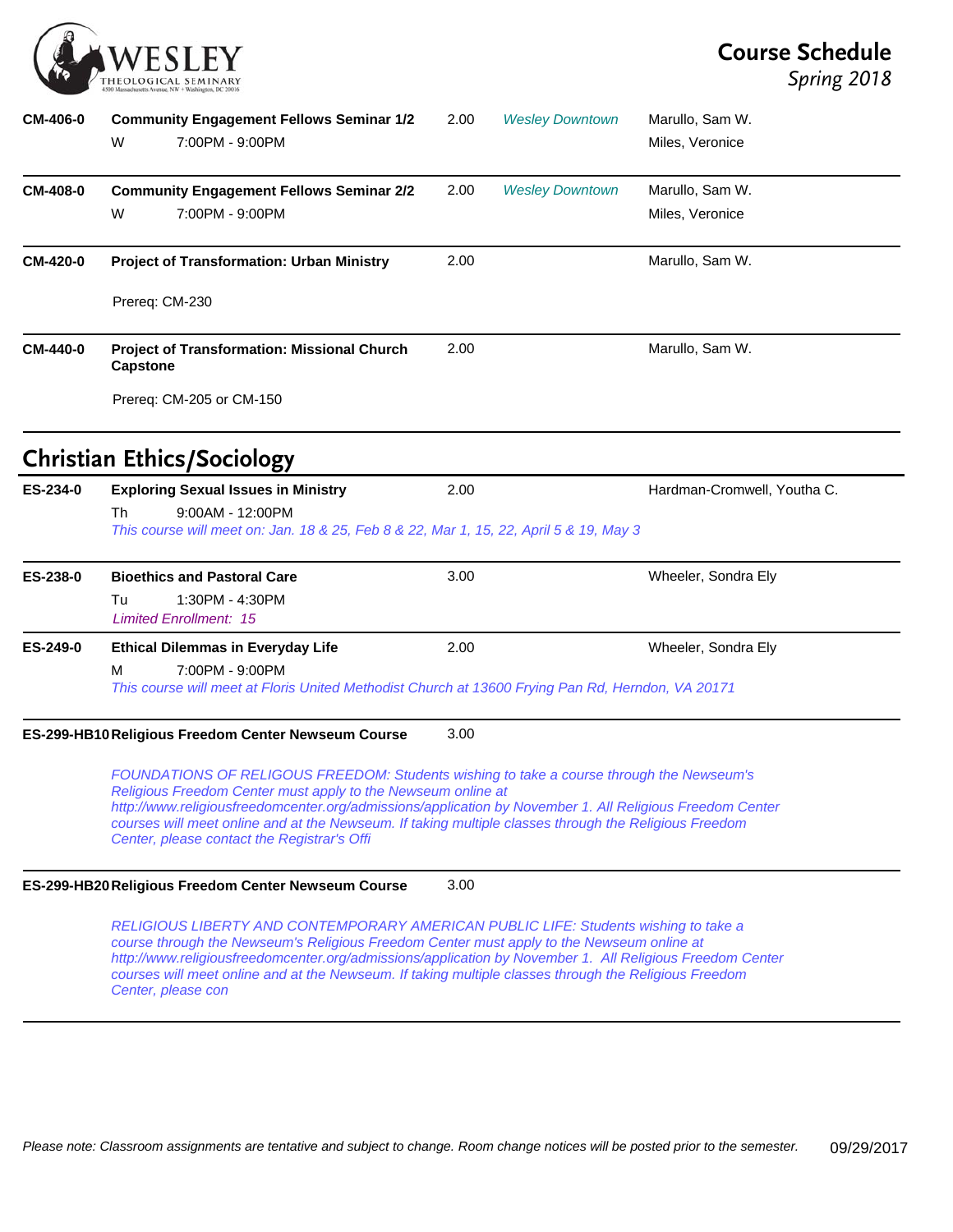

### **ES-299-HB30Religious Freedom Center Newseum Course** 3.00

*RELIGION AND NEWS MEDIA: Students wishing to take a course through the Newseum's Religious Freedom Center must apply to the Newseum online at http://www.religiousfreedomcenter.org/admissions/application by November 1. All Religious Freedom Center courses will meet online and at the Newseum. If taking multiple classes through the Religious Freedom Center, please contact the Registrar's Office.*

### **ES-299-HB40Religious Freedom Center Newseum Course** 3.00

*THE HUMAN RIGHT TO FREEDOM OF RELIGION OR BELIEF: Students wishing to take a course through the Newseum's Religious Freedom Center must apply to the Newseum online at http://www.religiousfreedomcenter.org/admissions/application by November 1. All Religious Freedom Center courses will meet online and at the Newseum. If taking multiple classes through the Religious Freedom Center, please contact th*

| ES-302-0 | <b>Ethical Dimensions of Ministry</b>                                                                                                                                                                                                                                      | 3.00 | Wheeler, Sondra Ely        |  |  |
|----------|----------------------------------------------------------------------------------------------------------------------------------------------------------------------------------------------------------------------------------------------------------------------------|------|----------------------------|--|--|
|          | 6:30PM - 9:30PM<br>Th<br>Prereq: Introduction to Hebrew Bible, Introduction to New Testament, The Church in History and<br>Undergraduate Philosophy requirement met<br>This course fulfills the Ethics requirement for the M.Div. degree.<br><b>Limited Enrollment: 32</b> |      |                            |  |  |
| ES-303-0 | <b>Sources of Christian Moral Insight</b>                                                                                                                                                                                                                                  | 3.00 | Elgendy, Rick              |  |  |
|          | <b>Th</b><br>1:30PM - 4:30PM<br>Prereq: Introduction to Hebrew Bible, Introduction to New Testament, The Church in History and<br>Undergraduate Philosophy requirement met<br>Fulfills Christian Ethics requirement for M.Div.<br><b>Limited Enrollment: 32</b>            |      |                            |  |  |
| ES-490-0 | <b>Capstone Project in Faith &amp; Public Life</b>                                                                                                                                                                                                                         | 3.00 | Elgendy, Rick              |  |  |
| ES-491-0 | <b>NCSS Interaction/Reflection Seminar</b>                                                                                                                                                                                                                                 | 4.00 | McCurry, Michael D.        |  |  |
|          | M<br>10:00AM - 4:00PM                                                                                                                                                                                                                                                      |      | Norris, Kristopher Michael |  |  |
| ES-495-0 | <b>NCSS Individual Research Project</b>                                                                                                                                                                                                                                    | 3.00 | McCurry, Michael D.        |  |  |
|          |                                                                                                                                                                                                                                                                            |      | Norris, Kristopher Michael |  |  |
| ES-497-0 | <b>NCSS Social Ethics Internship</b>                                                                                                                                                                                                                                       | 3.00 | McCurry, Michael D.        |  |  |
|          |                                                                                                                                                                                                                                                                            |      | Norris, Kristopher Michael |  |  |
|          | <b>Integrated Theological Studies</b>                                                                                                                                                                                                                                      |      |                            |  |  |
| IS-100-0 | <b>Master of Arts Integrative Seminar</b>                                                                                                                                                                                                                                  | 1.00 |                            |  |  |
| IS-501-0 | <b>Master of Theological Studies Paper</b>                                                                                                                                                                                                                                 | 3.00 |                            |  |  |
|          |                                                                                                                                                                                                                                                                            |      |                            |  |  |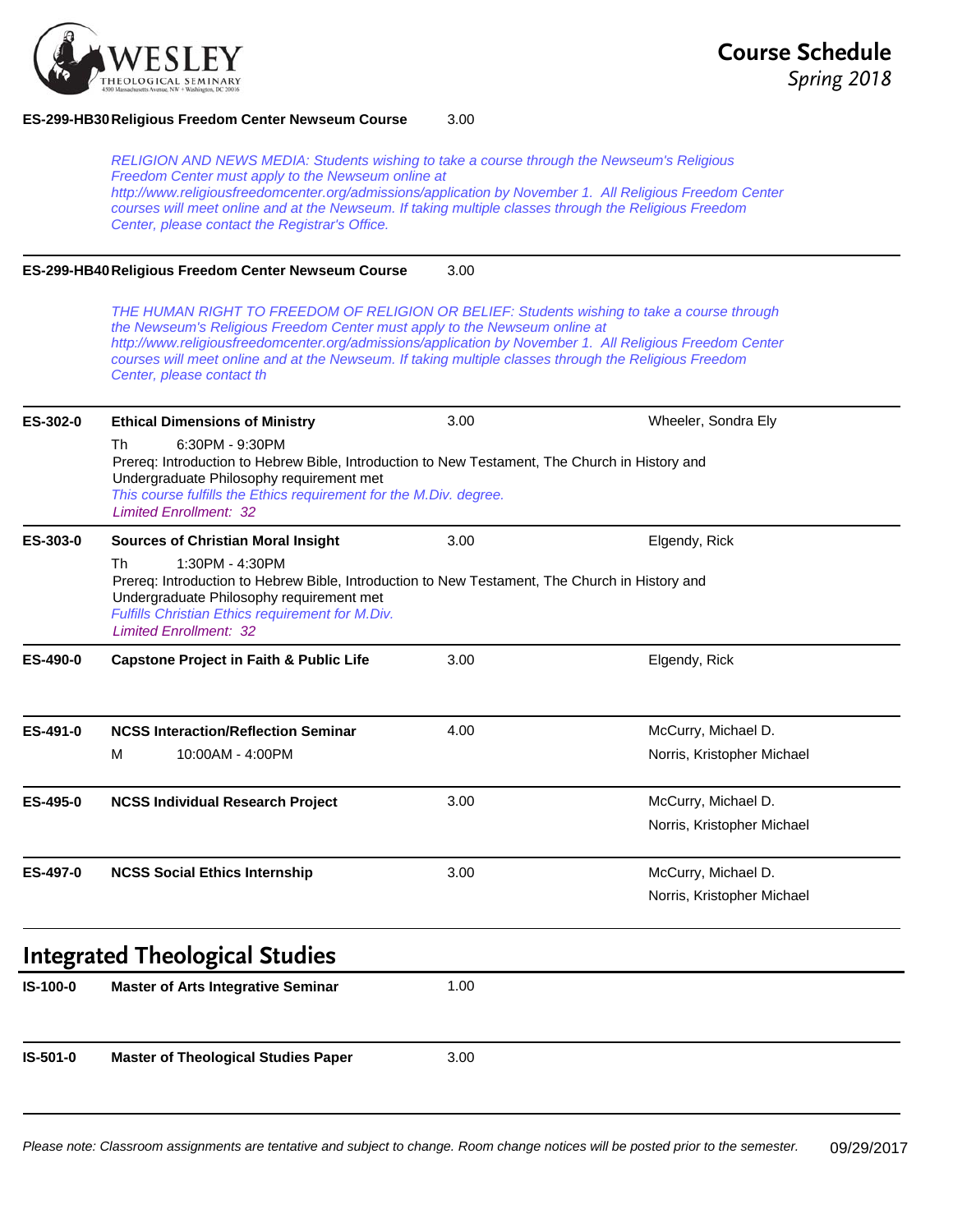

**IS-502-0 MTS Thesis Paper Research Module** 0.00

*Spring 2018*

|                 | Spiritual Formation for the Practice of Ministry 2 1.00                                                                                                     |      |                | Lee, Asa J.         |
|-----------------|-------------------------------------------------------------------------------------------------------------------------------------------------------------|------|----------------|---------------------|
|                 | W<br>2:00PM - 4:00PM<br>Kresge KG-01<br>Prereq: MM-101                                                                                                      |      | Pass/Fail Only | Peck-McClain, Emily |
|                 | This course is required for all M.Div. students. Students must take both MM-101 in the fall and MM-102 in the<br>spring to receive credit for both courses. |      |                |                     |
| <b>MM-102-B</b> | Spiritual Formation for the Practice of Ministry 2 1.00                                                                                                     |      |                | Lee, Asa J.         |
|                 | W<br>7:15PM - 9:15PM<br>Kresge KG-01<br>Prereq: MM-101                                                                                                      |      | Pass/Fail Only | Peck-McClain, Emily |
|                 | This course is required for all M.Div. students. Students must take both MM-101 in the fall and MM-102 in the<br>spring to receive credit for both courses. |      |                |                     |
|                 | MM-312-AFT PMM: Practice in Ministry and Mission Colloquy<br>1/2                                                                                            | 1.00 |                | Bush, Joseph E.     |
|                 | W<br>1:30PM - 3:30PM<br>Prereq: MM-311                                                                                                                      |      | Pass/Fail Only |                     |
|                 |                                                                                                                                                             |      |                |                     |
|                 | MM-312-EVE PMM: Practice in Ministry and Mission Colloquy<br>1/2                                                                                            | 1.00 |                | Bush, Joseph E.     |
|                 | W<br>7:15PM - 9:15PM<br>Prereq: MM-311                                                                                                                      |      | Pass/Fail Only |                     |
|                 | MM-314-AFT PMM: Practice in Ministry and Mission Colloquy                                                                                                   | 1.00 |                | Bush, Joseph E.     |
|                 | 2/2<br>W<br>1:30PM - 3:30PM<br>Prereq: MM-313                                                                                                               |      | Pass/Fail Only |                     |
|                 | MM-314-EVE PMM: Practice in Ministry and Mission Colloquy                                                                                                   | 1.00 |                | Bush, Joseph E.     |
|                 | 2/2<br>W<br>7:15PM - 9:15PM<br>Prereq: MM-313                                                                                                               |      | Pass/Fail Only |                     |
| MM-322-0        | PMM: Student Pastor Program Seminar 1/2                                                                                                                     | 1.00 |                | Bush, Joseph E.     |
|                 | Tu<br>9:15AM - 10:30AM<br>Prereq: MM-321                                                                                                                    |      | Pass/Fail Only |                     |
| MM-324-0        | PMM: Student Pastor Program Seminar 2/2                                                                                                                     | 1.00 |                | Bush, Joseph E.     |
|                 | W<br>1:30PM - 3:30PM<br>Prereq: MM-323                                                                                                                      |      | Pass/Fail Only |                     |
|                 |                                                                                                                                                             |      |                |                     |
| MM-332-0        | <b>Internship in Ministry and Mission 2</b>                                                                                                                 | 2.00 |                | Bush, Joseph E.     |

*Please note: Classroom assignments are tentative and subject to change. Room change notices will be posted prior to the semester.* 09/29/2017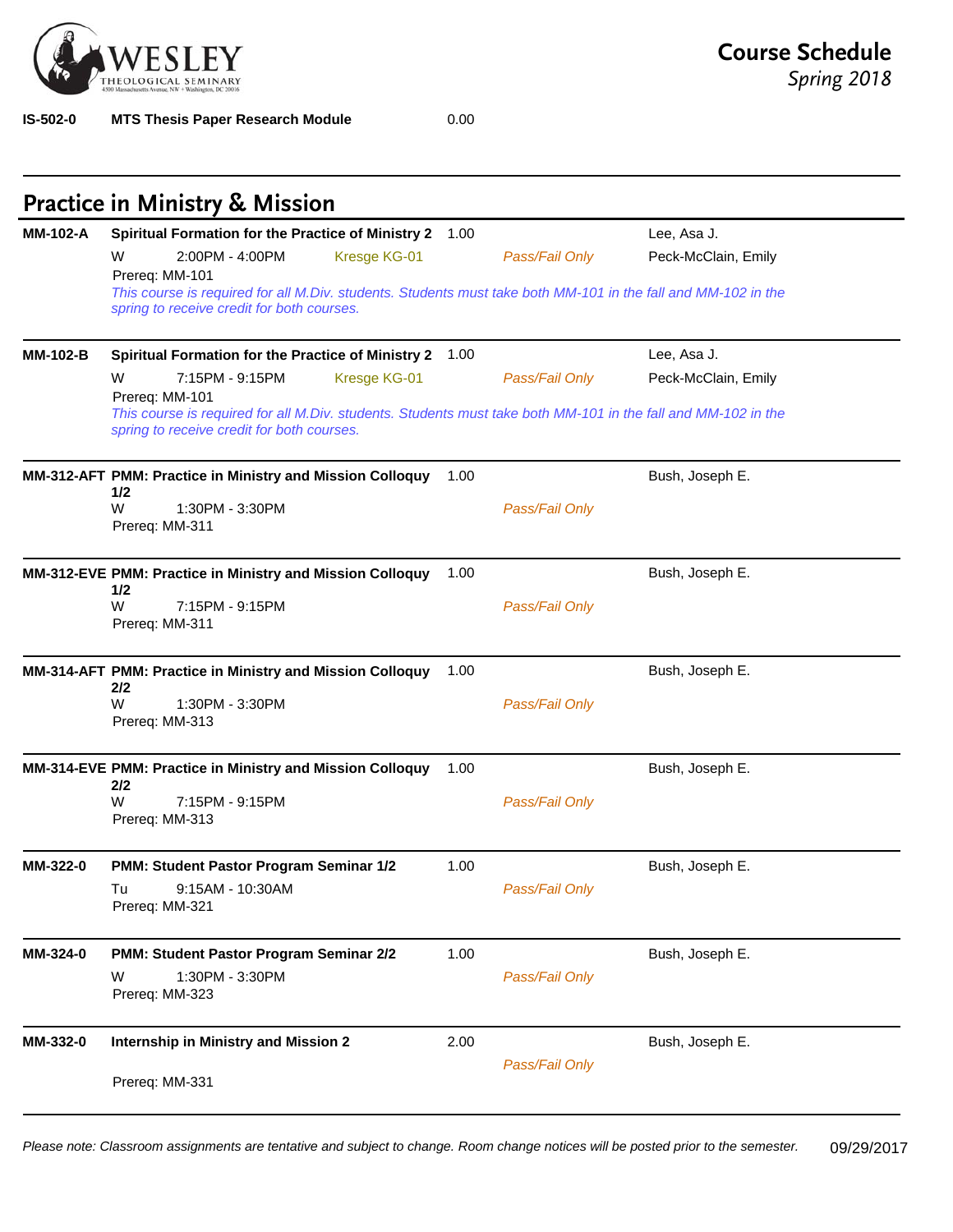

| <b>MM-350-0</b>   | <b>PMM: Intercultural Immersion</b>                                                                                                                                                                                                  | 2.00 |                | Bush, Joseph E.        |
|-------------------|--------------------------------------------------------------------------------------------------------------------------------------------------------------------------------------------------------------------------------------|------|----------------|------------------------|
|                   | Prereq: Completion of 30 credit hours.                                                                                                                                                                                               |      | Pass/Fail Only |                        |
| <b>Non Credit</b> |                                                                                                                                                                                                                                      |      |                |                        |
|                   | NC-114-OL Academic Writing for Seminarians Students                                                                                                                                                                                  | 0.00 | Online         |                        |
|                   | <b>Pastoral Care &amp; Counseling</b>                                                                                                                                                                                                |      |                |                        |
| PC-101-0          | <b>Counseling Skills for Pastoral Ministry</b>                                                                                                                                                                                       | 3.00 |                | Comstock, Joanne P.    |
|                   | W<br>9:00AM - 12:00PM<br>Fulfills the Pastoral Care & Counseling requirement of the M.Div. degree.<br><b>Limited Enrollment: 15</b>                                                                                                  |      |                |                        |
| PC-111-0          | <b>Pastoral Care and Counseling in Contexts</b>                                                                                                                                                                                      | 3.00 |                | Koppel, Michael S.     |
|                   | 1:30PM - 4:30PM<br>Tu<br>Fulfills the Pastoral Care & Counseling requirement of the M.Div. degree.<br><b>Limited Enrollment: 25</b>                                                                                                  |      |                |                        |
| <b>PC-403-OL</b>  | <b>Couples and Family Counseling</b>                                                                                                                                                                                                 | 3.00 | Online         | Hays, Jason            |
|                   | Prereq: PC-101 or PC-111                                                                                                                                                                                                             |      |                |                        |
| PC-491-0          | <b>Clinical Pastoral Education 0.5 Unit</b>                                                                                                                                                                                          | 3.00 |                |                        |
|                   | Prereq: PC-101 or PC-111                                                                                                                                                                                                             |      | Pass/Fail Only |                        |
| PC-493-0          | <b>Clinical Pastoral Education 1.0 Unit</b>                                                                                                                                                                                          | 6.00 |                |                        |
|                   | Prereq: PC-101 or PC-111                                                                                                                                                                                                             |      | Pass/Fail Only |                        |
|                   | <b>Preaching and Worship</b>                                                                                                                                                                                                         |      |                |                        |
| PW-101-0          | <b>Foundations of Christian Worship</b>                                                                                                                                                                                              | 2.00 |                | Myers, Eric T.         |
| PW-102-0          | <b>Focus Seminar: Sacraments UM Church</b>                                                                                                                                                                                           | 1.00 |                | Campbell, Gina Gilland |
|                   | 6:30PM - 8:30PM<br>м<br>This course will meet on the following dates: Jan 29, Feb 5, 12, 19, 26, Mar 12 and 19th                                                                                                                     |      |                |                        |
| <b>PW-125-HB</b>  | <b>Foundations of Preaching</b>                                                                                                                                                                                                      | 2.00 | <b>Hybrid</b>  | Miles, Veronice        |
|                   | 6:30PM - 8:30PM<br>Tu<br>This course will meet in person on the following dates: Jan. 23, Feb. 6, Feb. 20, Mar. 20, Apr. 17 & 24th.                                                                                                  |      |                |                        |
| <b>PW-305-0</b>   | Liturgics/Preaching: Weddings, Funerals, Special 2.00<br><b>Occasions</b><br>W<br>10:00AM - 12:00PM<br>This course counts toward meeting the Preaching & Worship requirement for the M.Div. degree.<br><b>Limited Enrollment: 12</b> |      |                | Hogan, Lucy Lind       |

*Please note: Classroom assignments are tentative and subject to change. Room change notices will be posted prior to the semester.* 09/29/2017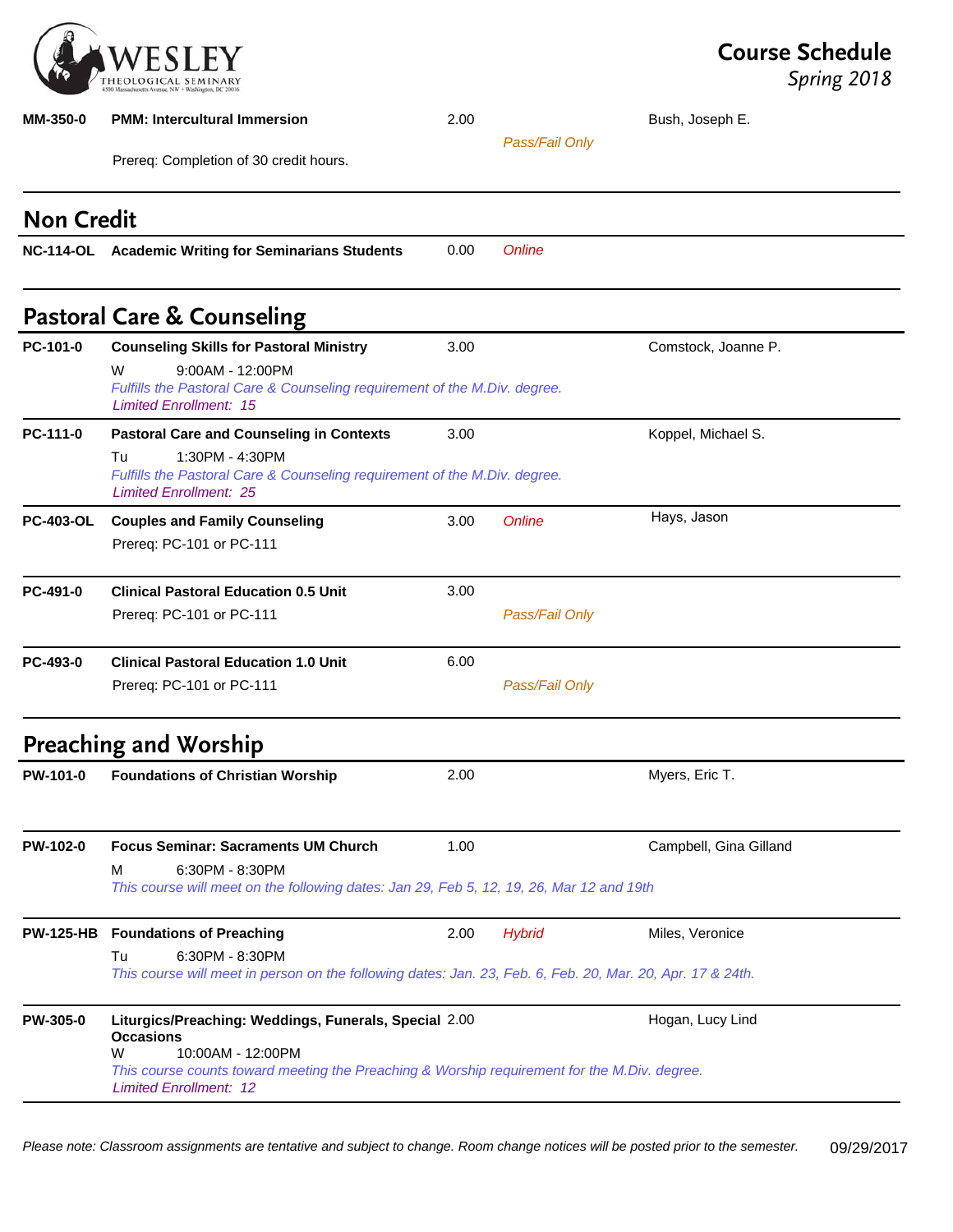

# **Course Schedule**

| <b>PW-340-A</b>  | <b>Preaching Practicum</b><br>1:30PM - 4:30PM<br>Tu<br>Prereq: Foundations of Preaching<br>This course will meet on the following dates: Jan 23 & 30, Feb 6, 20, & 27, Mar. 13 & 20, Apr 3, 10 & 24.<br><b>Limited Enrollment: 12</b> | 2.00 |               | Hardman-Cromwell, Youtha C. |
|------------------|---------------------------------------------------------------------------------------------------------------------------------------------------------------------------------------------------------------------------------------|------|---------------|-----------------------------|
| <b>PW-340-HB</b> | <b>Preaching Practicum</b><br>9:00AM - 3:00PM<br>Sa<br>Prereq: Foundations of Preaching<br>In person classes would be held on: January 20, February 10, March 17, April 7, April 28<br><b>Limited Enrollment: 15</b>                  | 2.00 | <b>Hybrid</b> | Hogan, Lucy Lind            |
| PW-342-0         | <b>Christian Year in Preaching/Worship</b><br>9:00AM - 12:00PM<br>Th                                                                                                                                                                  | 3.00 |               | Campbell, Gina Gilland      |
| PW-369-0         | <b>Preaching and God's Transforming Justice</b><br><b>Th</b><br>1:30PM - 4:30PM                                                                                                                                                       | 3.00 |               | Miles, Veronice             |
|                  | <b>Religion and the Arts</b>                                                                                                                                                                                                          |      |               |                             |
| RA-129-0         | <b>Creative Process As Spiritual Practice</b><br>W<br>10:00AM - 12:00PM                                                                                                                                                               | 2.00 |               | Gray, Amy Elizabeth         |
| RA-130-0         | <b>Chapel Choir</b><br>9:30AM - 12:00PM<br><b>Trott TG-09</b><br>Tu                                                                                                                                                                   | 1.00 |               | Guenther, Eileen M.         |
| RA-133-0         | The Greatest Hits of Sacred Music<br><b>Trott TG-09</b><br>Tu<br>1:30PM - 3:30PM                                                                                                                                                      | 2.00 |               | Guenther, Eileen M.         |
| <b>RA-144-HB</b> | <b>Scripture in Literature</b><br>10:00AM - 12:00PM<br>Th<br>This course will meet in person on the following dates: January 18, February 1, February 15, March 1, March<br>15, April 5, April 19 and May 3.                          | 2.00 | <b>Hybrid</b> | Staudt, Kathleen H.         |
| RA-153-HB        | Art for God's Sake: Art, Visual Culture And<br><b>Christian Understanding</b><br>6:30PM - 8:30PM<br>м<br>This course will meet in person on the following dates: January 22, March 12 and April 30.                                   | 2.00 | <b>Hybrid</b> | Sokolove, Deborah           |
| RA-173-0         | <b>Performing Scripture Bibliodrama</b><br>6:30PM - 8:30PM<br>Th                                                                                                                                                                      | 2.00 |               | Radosevic, Tracy A.         |
| RA-188-0         | <b>Tools for Drama in Ministry</b><br>6:30PM - 8:30PM<br>M                                                                                                                                                                            | 2.00 |               | Davis, Deryl A.             |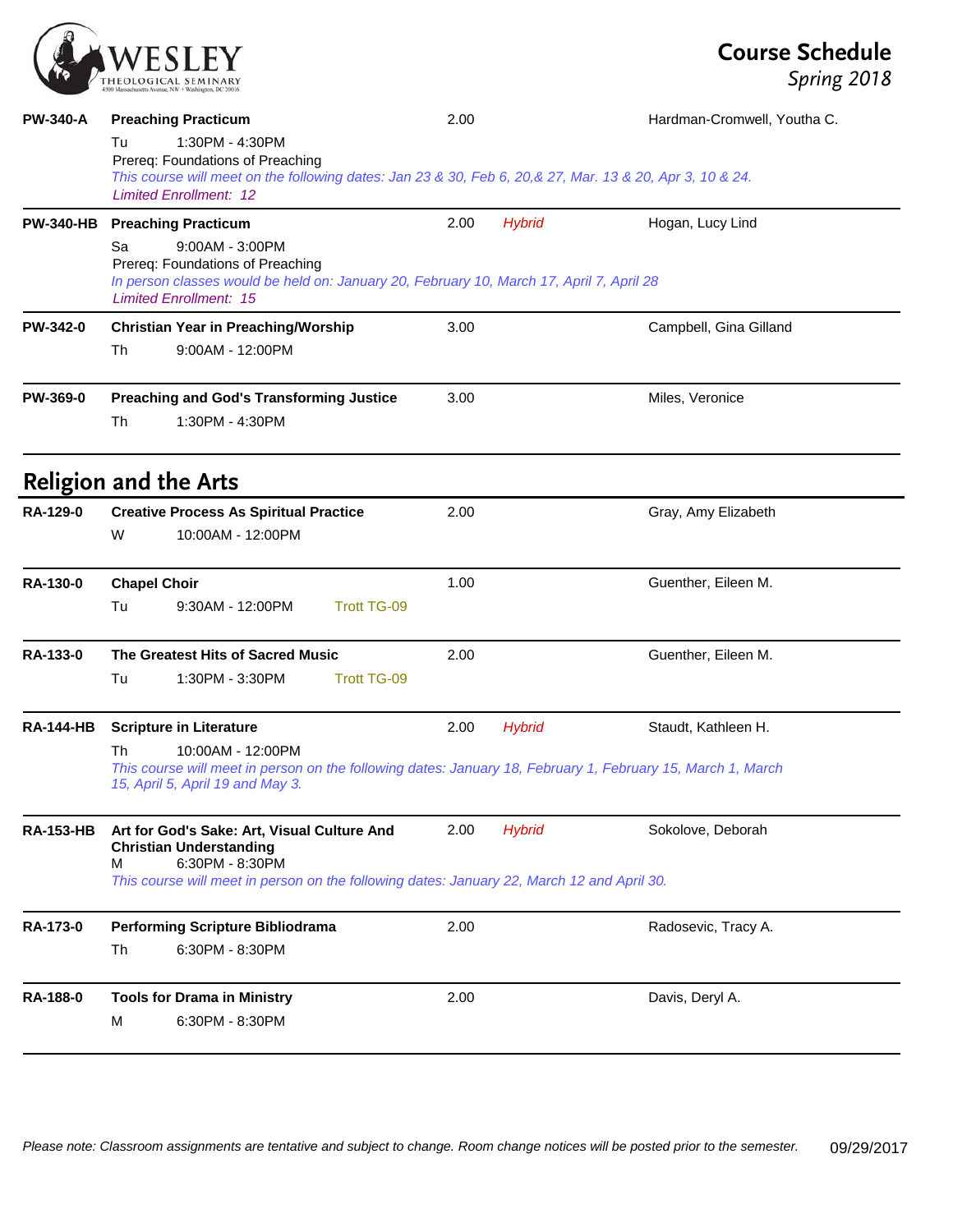| EOLOGICAL SEMINARY<br>Τł                        |
|-------------------------------------------------|
| Massachusetts Avenue, NW + Washington, DC 20016 |

**RA-198-0 Embodied Prayer: Dancing Into Wholeness With God** Sparks, Kathryn M. 6:30PM - 8:30PM Kresge K-101 Elderdice Hall **RA-295-A Arts Practicum: Drawing** 1.00 McGrath, Kiki Tu 1:30PM - 3:30PM Kresge KG-06 Art Studio *Pass/Fail Only Drawing Fundamentals introduces students to various approaches to drawing; direct observation, copying*  from masterworks and contemplative practices. Explore a variety of drawing media including charcoal, *graphite, conte crayon and ink.* RA-295-B Arts Pract: Arts Apprentice. **1.00** According the Kapikian, Catherine A. Th 1:30PM - 3:30PM Kresge KG-06 Art Studio *Pass/Fail Only "Last Supper" Apprenticeship with Catherine Kapikian in the INITIAL STAGE of fabricating an artwork in wood and paint for the WTS refectory. Students wishing to take this must receive written approval from the instructor before registering. Contact Catherine Kapikian at ckapikian@welseyseminary.edu* **RA-295-C Arts Practicum: Collage** 1.00 1.00 Artist-In-Residence, Th 10:00AM - 12:00PM Kresge KG-06 Art Studio *Pass/Fail Only Explore collage as an expressive medium through visual journaling, book arts and other techniques. Consider new strategies for incorporating the written word and combining printed images, photographs, fabric, and drawings with found materials.* **Systematic Theology ST-215-OL Faces of Jesus in Global Christianity and World Religions** 3.00 *Online* Clarke, Sathianathan **ST-245-0 James Baldwin As Social Critic and Theologian** 3.00 Young, Josiah U. M 6:30PM - 9:30PM **ST-290-0 Paradigms & Practices of Public Theology** 3.00 Elgendy, Rick Tu 6:30PM - 9:30PM **ST-306-A Systematic Theology 2** 3.00 Mitchell, Beverly E. M 1:30PM - 4:30PM Kresge K-106 Prereq: ST-305 *Limited Enrollment: 50* **ST-306-B Systematic Theology 2** 3.00 3.00 Young, Josiah U. Th 6:30PM - 9:30PM Kresge K-106 Prereq: ST-305 *Limited Enrollment: 50* **ST-464-0 Doctrine of The United Methodist Church**  $2.00$  **Danker, Ryan Danker, Ryan** Tu 1:30PM - 3:30PM Prereq: CH-102

# **World Religions**

*Please note: Classroom assignments are tentative and subject to change. Room change notices will be posted prior to the semester.* 09/29/2017